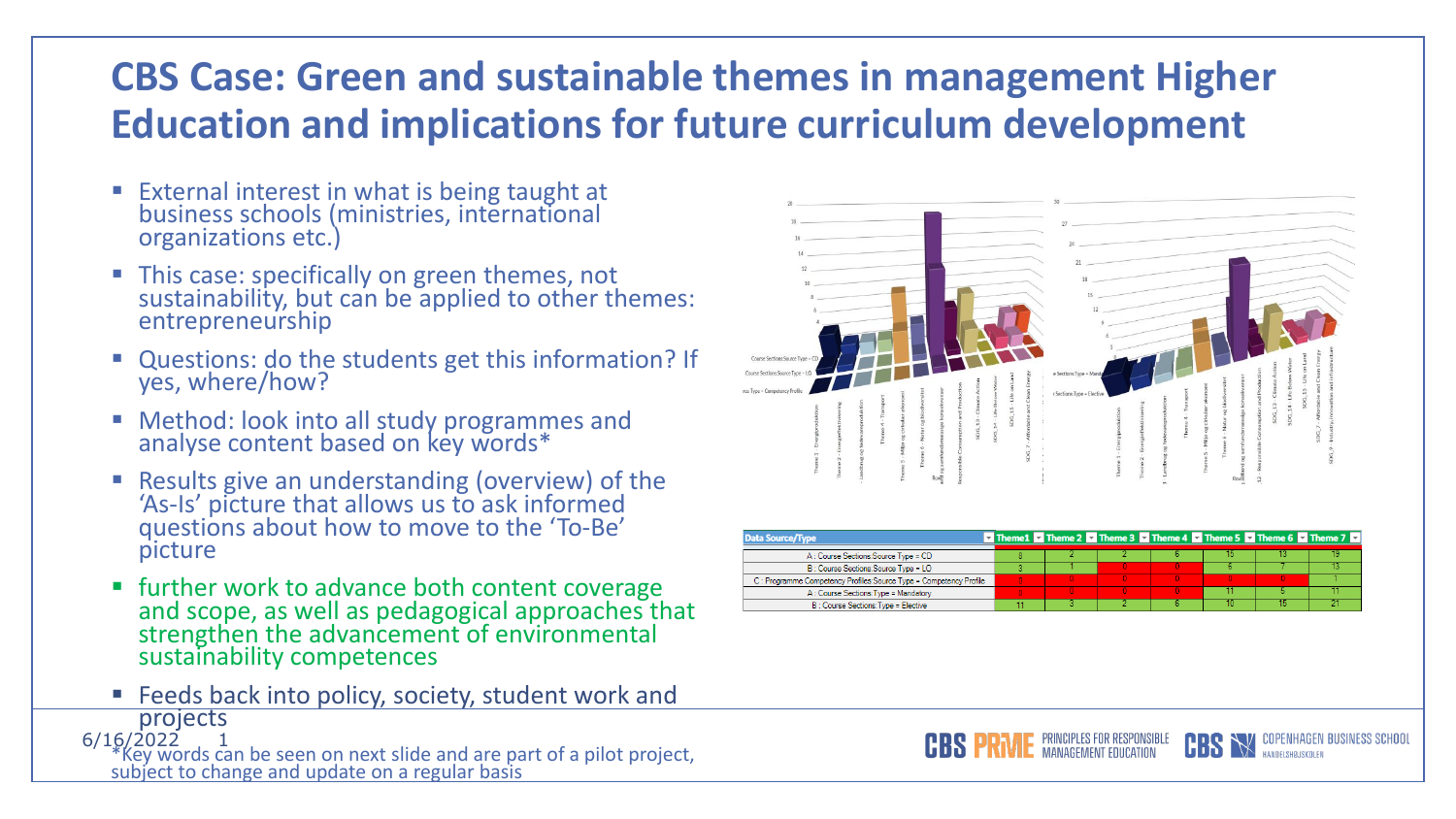| energy OR<br>"energy<br>agricultur* OR<br>transport OR<br>renewable OR<br>efficien*" OR<br>food*<br>['green]<br>"energy<br>energy OR<br>(production)<br>transport"<br>prod*" OR<br>OR pesticide*<br>"green energy<br>"green energy"<br>efficiency" | environ*;<br>circular*<br>drinking<br>water*                                                                                                                                                                          | nature*;<br>biodivers*<br>*Soil [Health]                                                                                                                                                                                   | sustainable OR<br>sustainability OR<br>"sustainable                                                                                                                                         |
|----------------------------------------------------------------------------------------------------------------------------------------------------------------------------------------------------------------------------------------------------|-----------------------------------------------------------------------------------------------------------------------------------------------------------------------------------------------------------------------|----------------------------------------------------------------------------------------------------------------------------------------------------------------------------------------------------------------------------|---------------------------------------------------------------------------------------------------------------------------------------------------------------------------------------------|
| shipping*<br>*power-to-X<br>(*cautious)<br>*atmos*<br>airline*<br>*brint<br>(cautious)<br>wind OR solar*<br>infrastructure<br>OR<br>geothermal*<br>OR hydro*<br>$\overline{2}$<br>6/16/2022                                                        | ocean OR<br>marine OR<br>pollute OR<br><b>Pollution OR</b><br>conserv* OR<br>fish<br>consum* OR<br>production OR<br>waste OR<br>"natural<br>resources" OR<br>recycl* OR<br>"industrial<br>ecology" OR<br>"sustainable | *Antarctic*<br>*ecosystem<br>forest OR ecology<br><b>OR</b><br>conserv* OR<br>"land use<br>environment OR<br>"global warming"<br>OR weather OR<br>environmental<br>OR green OR<br>climate OR<br>"greenhouse<br>gas" OR Co2 | development" OR<br>"*consequences"<br><i>*Food waste</i><br>*inclusive cit<br>*smart cit<br>*sustainable<br>community<br>["Sustainable, Smart<br>and Inclusive Cities<br>and Communities".] |